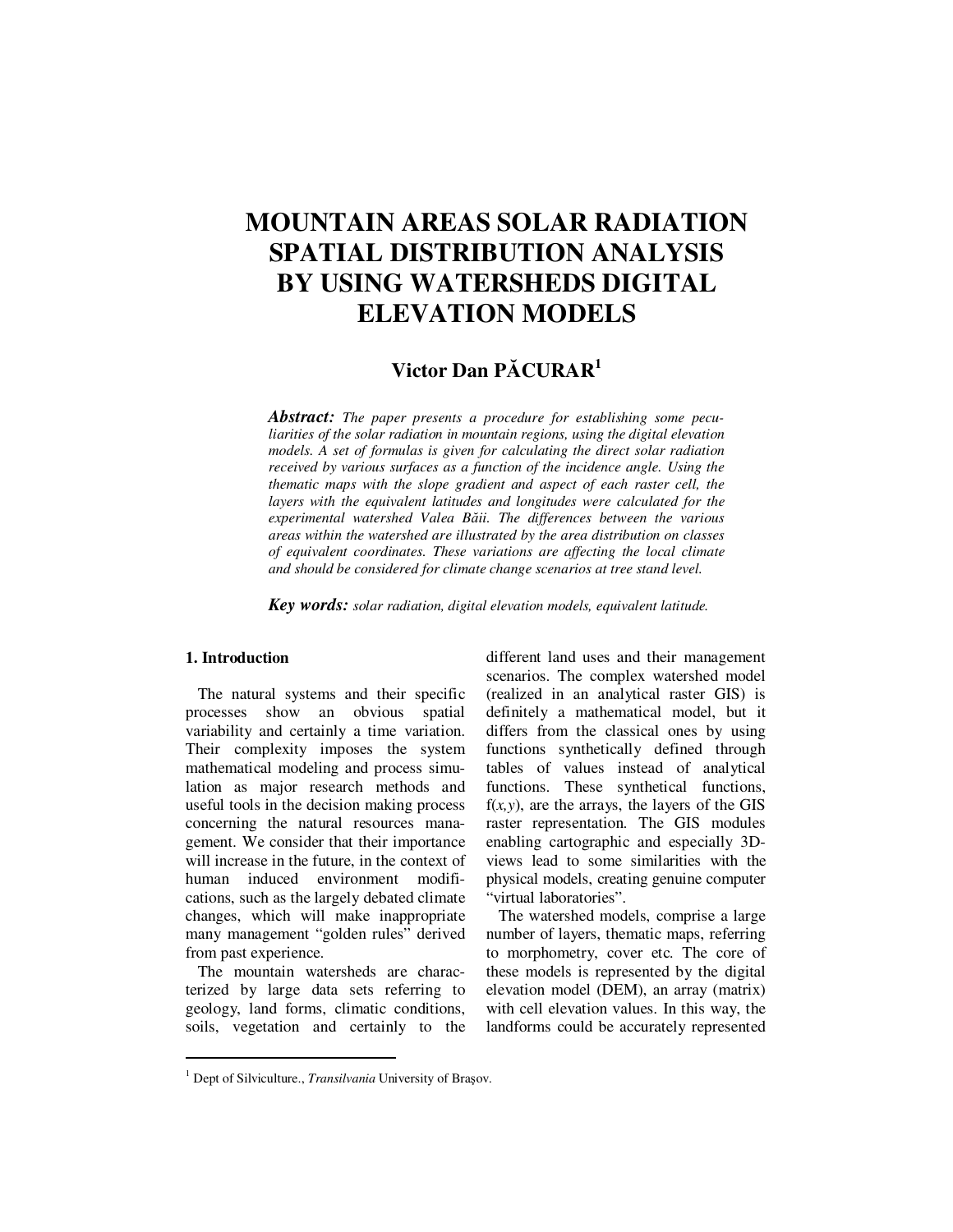at "meso" (medium) level, but certainly, the geomorphologic details (at micro scale) are stochastically distributed. The accurate representation of the geomorphology makes a great difference, because the landforms are the backbone of the site, enabling us to take account of: the different microclimatic conditions (dependent on steepness, aspect, slope position - and also influenced by soil and cover peculiarities), soil properties spatial variation (its depth, clay content etc. are obviously varying along a hill-slope), etc. These digital models are useful for simulating a wide range of natural processes, because a watershed represents a geo-system, a complex system integrating several related ecosystems,

therefore a basic unit for many geophysical and biological processes. Thus, the watershed models are useful for applications in mountain climatology, in forest soils and site analysis, generally in mountain and forest ecology.

# **2. Solar Radiation Calculations**

Solar radiation incidents outside the earth's atmosphere are called extraterrestrial radiations [4]. On average the extraterrestrial radiance, also called the 'solar constant', is  $1367$  W/m<sup>2</sup>, but this value slightly varies during the year. The extraterrestrial radiation for each Julian day  $(n,$  counted from January  $1<sup>st</sup>$  could be calculated, using the following formulas:

$$
I_0 = 1367 \cdot [1 + 0.034 \cos(\beta) + 0.001 \sin(\beta) + 0.0007 \cos(2\beta) + 0.0001 \sin(2\beta)] \text{ [W/m}^2], \quad (1)
$$

$$
\beta = 2 \pi n / 365
$$
 [radians]. (2)

The higher values of the 'solar constant' are recorded in the boreal winter, around January  $4<sup>th</sup>$ , when the Earth is closest to the Sun and the lower one on July  $5<sup>th</sup>$ , when it is furthest.

As it passes the atmosphere, the solar radiation suffers extinction, through absorption and scattering, which depends on the transparency coefficient (reverse of the extinction coefficient), and the optical depth (or air mass). Consequently, the intensity of radiation on a surface perpendicular to the beam could be calculated using the equation expressing

$$
I = I_0 \cdot p^{\cos(z)},\tag{3}
$$

the Beers-Bouguer Law:

1

where:

*I* - radiation intensity on normal surface (perpendicular to the beam)  $[W/m^2]$ ;

 $I_0$  - solar 'constant', [W/m<sup>2</sup>];

*p* - total transparency coefficient [−]; *z* - the zenith angle (the angle between the sun beam and the vertical line).

The zenith angle (*z*), which is complementary to the solar "height" angle  $(h_0 = 90^0 - z)$ , could be calculated using the following trigonometric relation:

$$
\cos(z) = \sin(\lambda)\sin(\delta) + \cos(\lambda)\cos(\delta)\cos(\omega),\tag{4}
$$

where:  $\lambda$  - the latitude of the location;  $\delta$  the declination of the sun;  $\omega$  - the hour angle.

The declination of the sun is the angle between the earth's axis and the plane perpendicular to the line between the earth and the sun. An approximate formula for the declination of the sun is given below:

$$
\delta = 23.45 \cdot \frac{\pi}{180} \cdot \sin \frac{2\pi \cdot (284 + n)}{365} \,. \tag{5}
$$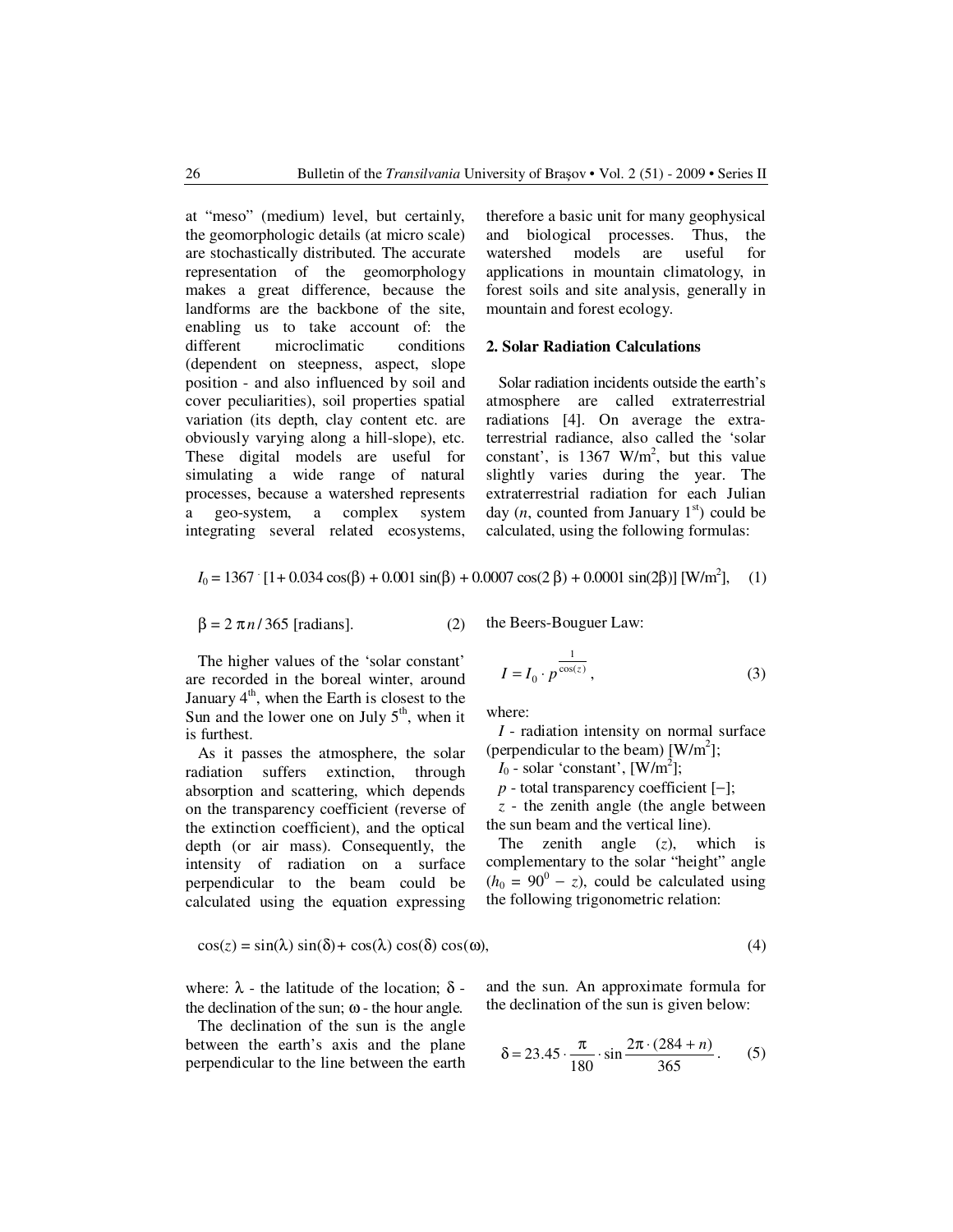The hour angle could be calculated for any moment, usually for any hour, after computing the solar time (*Tsolar*):

$$
\omega = \frac{\pi (12 - T_{solar})}{12}.
$$
 (6)

By multiplying the radiation intensity, *I*  $[W/m^2]$ , on the normal surface, given by (3), with  $cos(\theta)$ , where  $\theta$  is the angle between the vertical and the perpendicular to the considered surface, one can obtain the values corresponding to an elementary surface having the inclination  $\alpha$  and being rotated γ degrees from the south-north direction.

# **3. Equivalent Latitude and Longitude Determination for an Experimental Watershed**

In order to test the possibilities offered by the Geographical Information Systems for establishing the spatial distribution of the direct solar radiation in a mountain area we considered an experimental watershed, Valea Băii, located south of Braşov, in the Piatra Mare Mountains for which the digital complex model [2], as described in the introduction, was realized.

Using the digital elevation model and the context operators, the layers with the slope inclination and aspect for each cell were produced and these are illustrated in Figure 1.

For calculating the incoming radiation on a surface that is not horizontal, we can consider that its inclination  $(\alpha - s)$ gradient) and the azimuth angle (γ aspect), determine a latitude and longitude modification. These equivalent latitude (*eqlat*) and longitude (*eqlong*) could be calculated using the relations (7) and (8) given below [1], [3].

By substituting the latitude and the longitude in formula (4), and operating several simplifications we come to the equation (9), which can be used for establishing the angle  $\theta$ , and consequently the incoming solar radiation for any raster cell at a certain moment (the day and hour giving the  $\delta$  and  $\omega$  angles).

In equations  $(7)$  and  $(8)$ , using the arrays of slope and aspect values, with the *Image Calculator* module of *Idrisi,* the equivalent latitude and longitude were calculated for each cell. The percentage distribution of watershed area on categories is shown in Figure 2.



Fig. 1. *Thematic maps of aspect and slope gradients for the Valea B*ă*ii watershed*